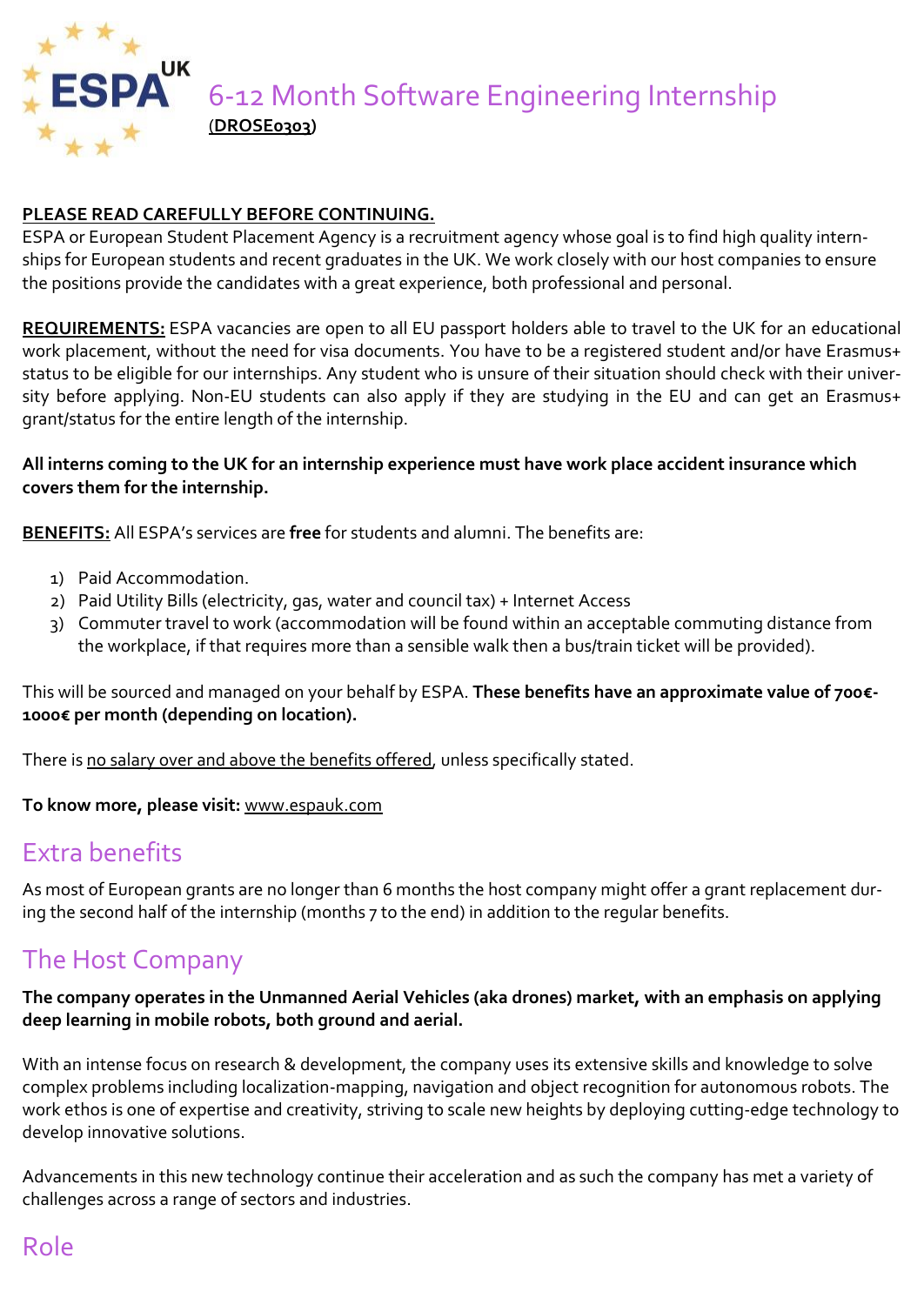The host company is looking for a **Software Engineer** with a genuine interest in neural networks and robotics to help develop innovative and pragmatic solutions whilst also driving the industry forward. The intern will collaborate on design, software development and flight testing as well as **work across the full spectrum of disciplines expected in this industry.** In addition, candidates will be involved in development of prototype applications in order to explore their future potential.

The intern will have an innate talent for analytical thinking, a high degree of persistence and initiative.

### Location

The company is headquartered in Bristol. The internship will be placed in **Bristol**.

## Duration

6-12 months.

# Start date

Flexible.

## Languages

Good spoken and written English is required, **B2 level minimum**.

### Tasks

- Assist in designing and training neural network models for various tasks like image recognition, natural language processing, localization and mapping
- Assist robotic software development using ROS and **C++** (real time software on the robot)
- Robotic system simulation (Unity3D)
- Maintaining and improving the continuous integration and the deployment process.

# Personal Skills

#### **Essential:**

- Computer Science, IT related degree or scientific/numerate degree
- High proficiency in **C++** programming skills
- Python/numpy/scipcy or MATLAB
- Comfortable working across a team with people of different skills.
- Ability to work in a self-directed way.
- Ability to pick up and evaluate new technologies.
- Conduct code reviews and inspections.

### **Desirable:**

- Knowledge of ROS, control systems and alike
- Other branches of AI or machine learning, reinforcement learning, etc.
- Exposure to electronics, 3D printing, physics and physics simulations
- GUI programming (Qt, Java, .NET or similar)

# How to apply

**STEP 1**) Please, register with us at <http://www.espauk.com/students/student-registration/>

**STEP 2)** Please, log in to your account in **<http://www.espauk.com/students/student-application/>** and then click on the button **APPLY** next to the vacancy name.